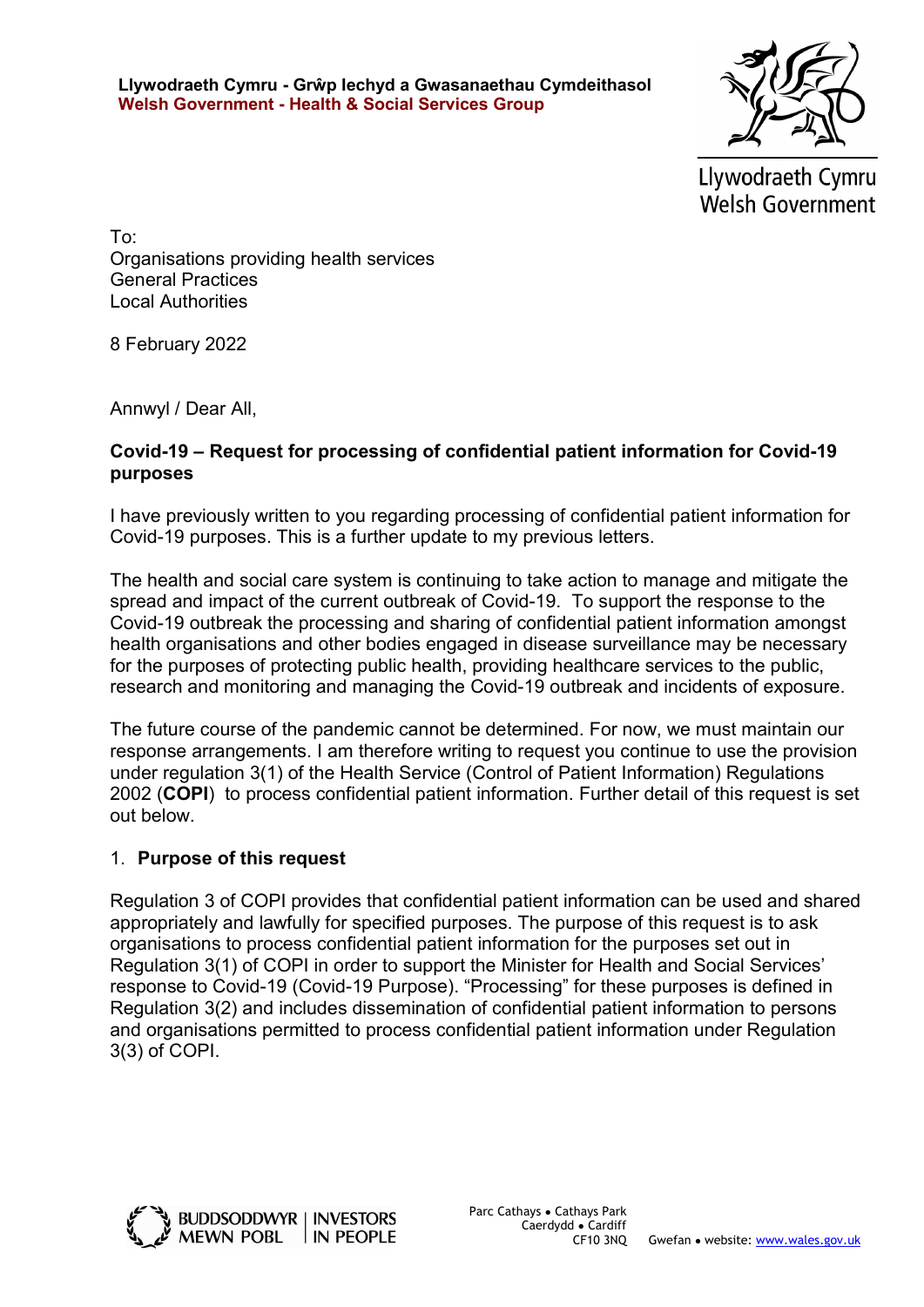# 2. Request to Process Confidential Patient Information

2.1.This request to process confidential patient information, includes disseminating that information to a person or organisation permitted to process confidential patient information under Regulation 3(3) of COPI.

2.2. Organisations are only requested to process such confidential patient information:

a) where the confidential patient information to be processed is required for a Covid-19 Purpose and will be processed solely for that Covid-19 Purpose in accordance with Regulation 7 of COPI; and

b) from the date of this request until 30 September 2022.

2.3 I wish to particularly highlight that this request still requires organisations to comply with relevant and appropriate data protection standards and to ensure that they operate within statutory and regulatory boundaries.

## 3. Covid-19 Purpose.

3.1 A Covid-19 purpose includes but is not limited to the following:

- understanding Covid-19 and risks to public health, trends in Covid-19 and such risks, and controlling and preventing the spread of Covid-19 and such risks;
- processing to support delivery of the NHS Wales Test Trace Protect Programme;
- identifying and understanding information about patients or potential patients with or at risk of Covid-19, information about incidents of patient exposure to Covid-19 and the management of patients with or at risk of Covid-19 including: locating, contacting, screening, flagging and monitoring such patients and collecting information about and providing services in relation to testing, diagnosis, self-isolation, fitness to work, treatment, medical and social interventions and recovery from Covid-19;
- understanding information about patient access to health services and adult social care services and the need for wider care of patients and vulnerable groups as a direct or indirect result of Covid-19 and the availability and capacity of those services or that care;
- monitoring and managing the response to Covid-19 by health and social care bodies and the Government including providing information to the public about Covid-19 and its effectiveness and information about capacity, medicines, equipment, supplies, services and the workforce within the health services and adult social care services;
- delivering services to patients, clinicians, the health and adult social care services workforce and the public in connection with Covid-19; including the provision of information, fit notes and the provision of health care and adult social care services;
- delivering the Covid-19 Vaccination Programme; and
- research and planning in relation to Covid-19.

## 4. Recording of processing

A record should be kept of all data processed under this request.